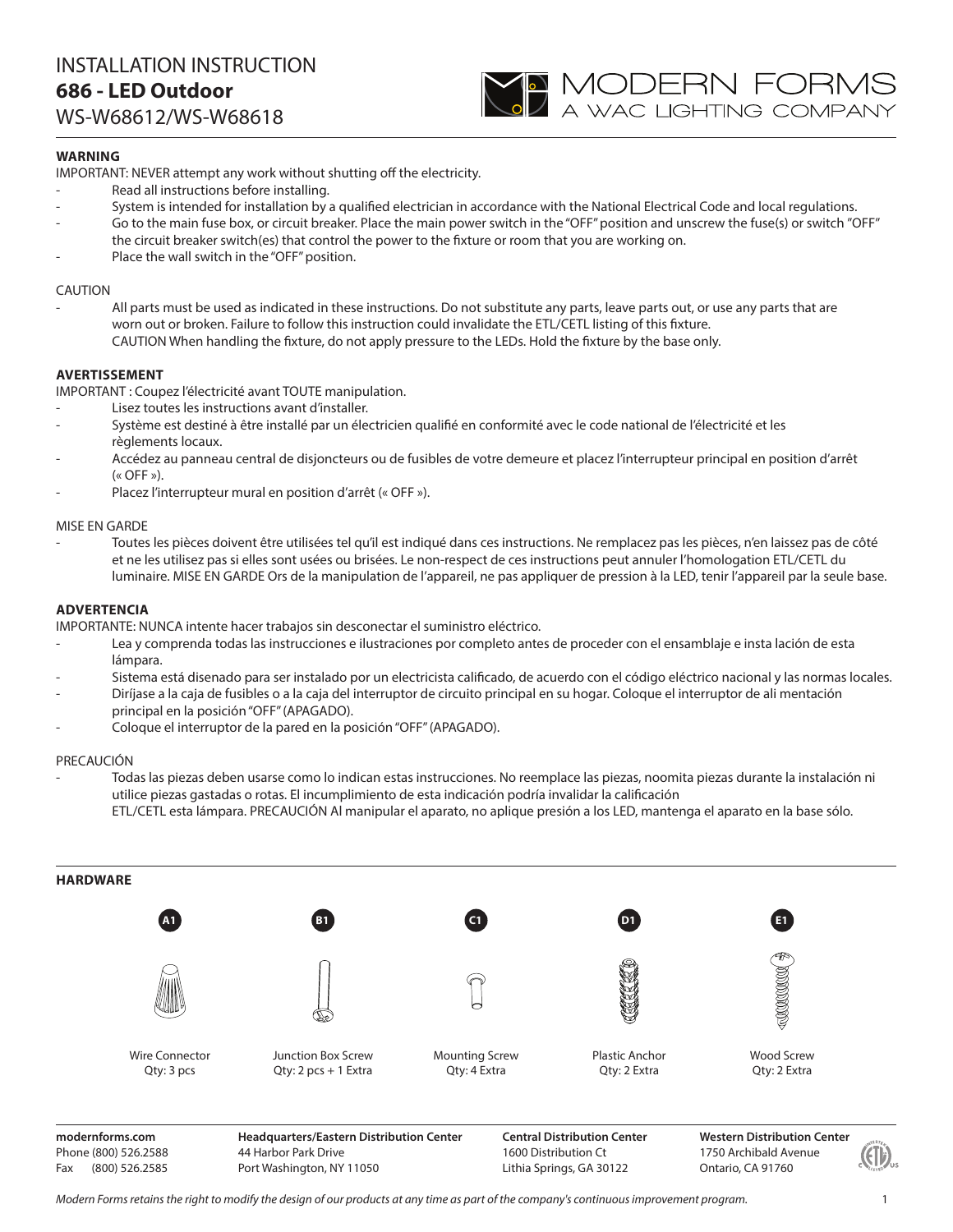

WS-W68612/WS-W68618



### **PREPARATION**

- 1. Shut off the power at the circuit breaker and remove existing fixture, including the crossbar.
- 2. Carefully unpack your new fixture and lay out all the parts on a clear area. Be careful not to lose any small parts necessary for installation.

### **MOUNTING THE FIXTURE** (Fig. 1)

- 3. Remove the mounting screw (C1) from the canopy.
- 4. Drill a hole in the wall aligned with the key-hole located in the mounting plate, insert the plastic anchor (D1) to the wall.
- 5. Secure the mounting plate to the junction box using the junction box screw (B1). Fasten the mounting plate to the wall using the wood screw (E1). The side of the mounting plate marked "GND" must face out.

### **CONNECTING THE WIRES** (Fig. 2)

6. Connect the fixture wires to junction box wires as shown in **Fig. 2**, making sure that all wire connectors (A1) are secured. If your outlet box has a green or bare copper ground wire, connect the fixture's ground wire to it. Otherwise, connect the fixture's ground wire directly to the back plate using the green screw provided. After wires are connected, tuck them carefully inside the junction box.

### **MOUNTING THE FIXTURE** (Fig. 1)

**modernforms.com** Phone (800) 526.2588 Fax (800) 526.2585

- 7. Place the fixture on the mounting plate, and secure it with mounting screw (C1).
- 8. To prevent moisture from entering the outlet box and causing a short, use clear caulking (i.e. indoor/outdoor silicone sealant) to outline the outside of fixture back plate where it meets the wall. Leave a space at the bottom to allow moisture to escape **Fig. 3**.



### **Fig. 2 Wiring**



**Central Distribution Center** 1600 Distribution Ct Lithia Springs, GA 30122



**Western Distribution Center**  1750 Archibald Avenue Ontario, CA 91760

*Modern Forms retains the right to modify the design of our products at any time as part of the company's continuous improvement program.* 2

**Headquarters/Eastern Distribution Center**

44 Harbor Park Drive Port Washington, NY 11050 Caulking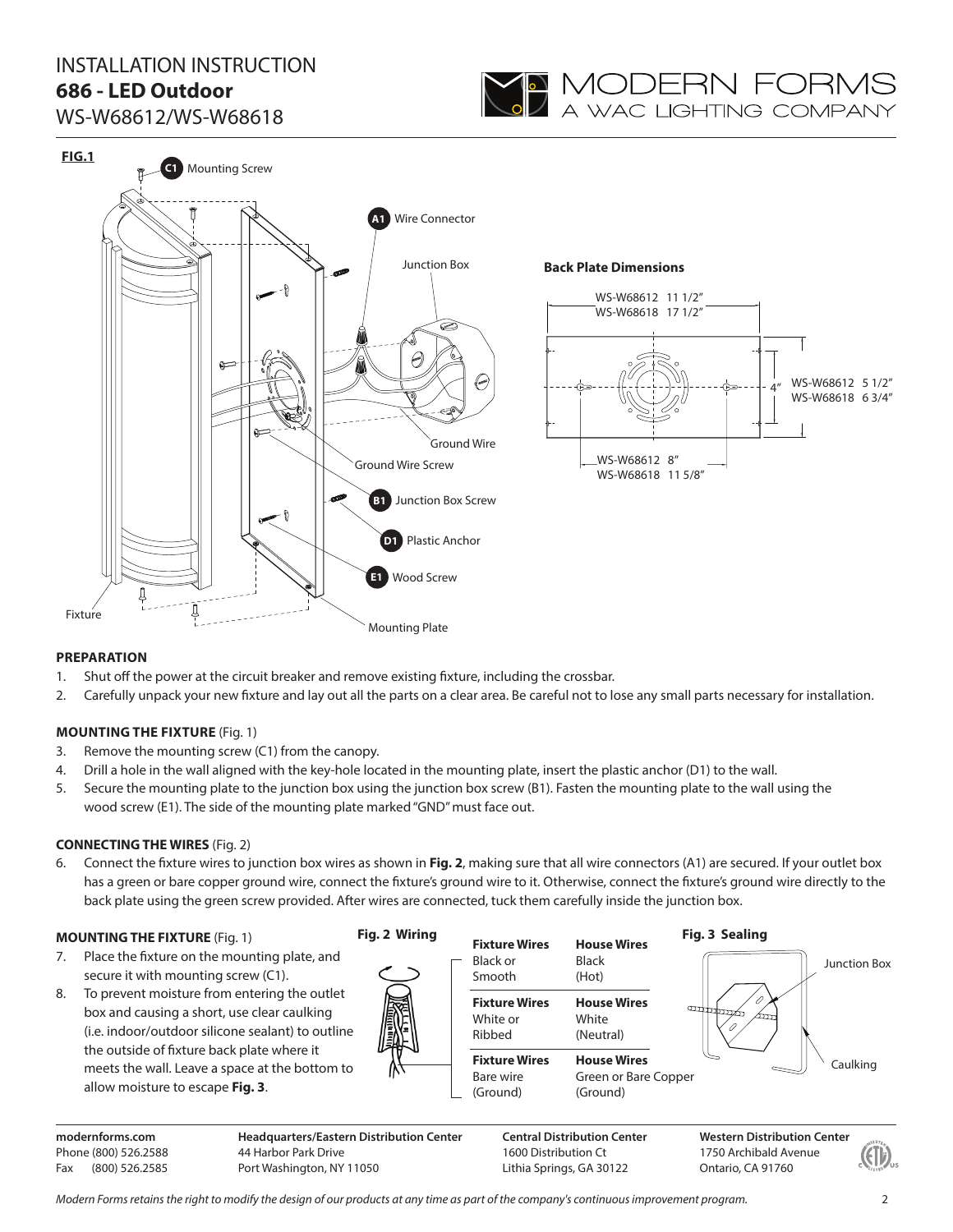WS-W68627

### **WARNING**

IMPORTANT: NEVER attempt any work without shutting off the electricity.

- Read all instructions before installing.
- System is intended for installation by a qualified electrician in accordance with the National Electrical Code and local regulations.

**YO MODERN FORMS**<br>A wac lighting company

- Go to the main fuse box, or circuit breaker. Place the main power switch in the "OFF" position and unscrew the fuse(s) or switch "OFF" the circuit breaker switch(es) that control the power to the fixture or room that you are working on.
- Place the wall switch in the "OFF" position.

### CAUTION

All parts must be used as indicated in these instructions. Do not substitute any parts, leave parts out, or use any parts that are worn out or broken. Failure to follow this instruction could invalidate the ETL/CETL listing of this fixture. CAUTION When handling the fixture, do not apply pressure to the LEDs. Hold the fixture by the base only.

### **AVERTISSEMENT**

IMPORTANT : Coupez l'électricité avant TOUTE manipulation.

- Lisez toutes les instructions avant d'installer.
- Système est destiné à être installé par un électricien qualifié en conformité avec le code national de l'électricité et les règlements locaux.
- Accédez au panneau central de disjoncteurs ou de fusibles de votre demeure et placez l'interrupteur principal en position d'arrêt  $(\kappa$  OFF »).
- Placez l'interrupteur mural en position d'arrêt (« OFF »).

### MISE EN GARDE

- Toutes les pièces doivent être utilisées tel qu'il est indiqué dans ces instructions. Ne remplacez pas les pièces, n'en laissez pas de côté et ne les utilisez pas si elles sont usées ou brisées. Le non-respect de ces instructions peut annuler l'homologation ETL/CETL du luminaire. MISE EN GARDE Ors de la manipulation de l'appareil, ne pas appliquer de pression à la LED, tenir l'appareil par la seule base.

### **ADVERTENCIA**

IMPORTANTE: NUNCA intente hacer trabajos sin desconectar el suministro eléctrico.

- Lea y comprenda todas las instrucciones e ilustraciones por completo antes de proceder con el ensamblaje e insta lación de esta lámpara.
- Sistema está disenado para ser instalado por un electricista calificado, de acuerdo con el código eléctrico nacional y las normas locales.
- Diríjase a la caja de fusibles o a la caja del interruptor de circuito principal en su hogar. Coloque el interruptor de ali mentación principal en la posición "OFF" (APAGADO).
- Coloque el interruptor de la pared en la posición "OFF" (APAGADO).

#### PRECAUCIÓN

- Todas las piezas deben usarse como lo indican estas instrucciones. No reemplace las piezas, noomita piezas durante la instalación ni utilice piezas gastadas o rotas. El incumplimiento de esta indicación podría invalidar la calificación ETL/CETL esta lámpara. PRECAUCIÓN Al manipular el aparato, no aplique presión a los LED, mantenga el aparato en la base sólo.



**modernforms.com** Phone (800) 526.2588 Fax (800) 526.2585

**Headquarters/Eastern Distribution Center** 44 Harbor Park Drive Port Washington, NY 11050

**Central Distribution Center** 1600 Distribution Ct Lithia Springs, GA 30122

**Western Distribution Center**  1750 Archibald Avenue Ontario, CA 91760

*Modern Forms retains the right to modify the design of our products at any time as part of the company's continuous improvement program.* 1